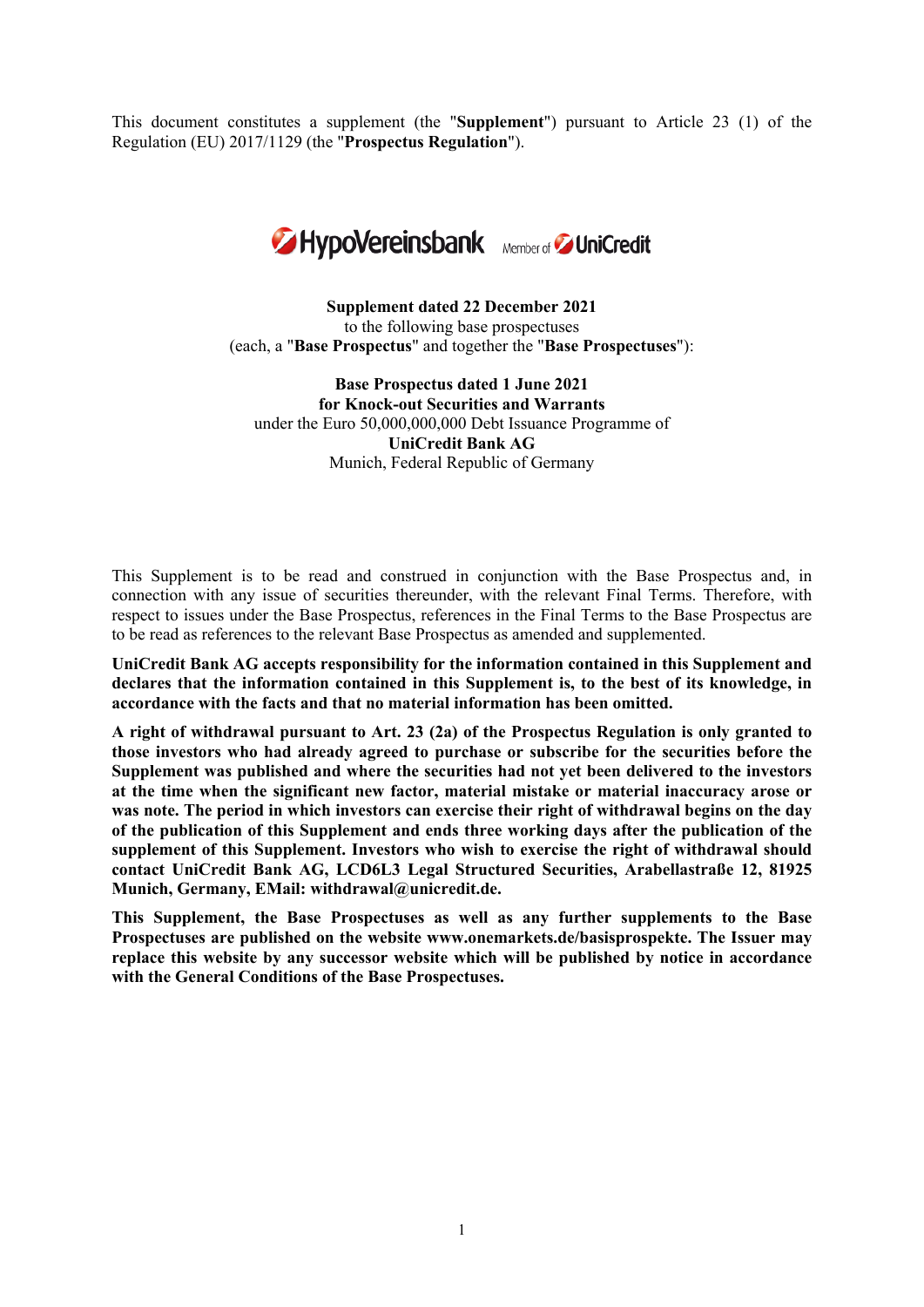# **Table of Contents**

| A.        |                                                                               |  |
|-----------|-------------------------------------------------------------------------------|--|
| <b>B.</b> | Changes to the Base Prospectus dated 1 June 2021 for Knock-out Securities and |  |
|           |                                                                               |  |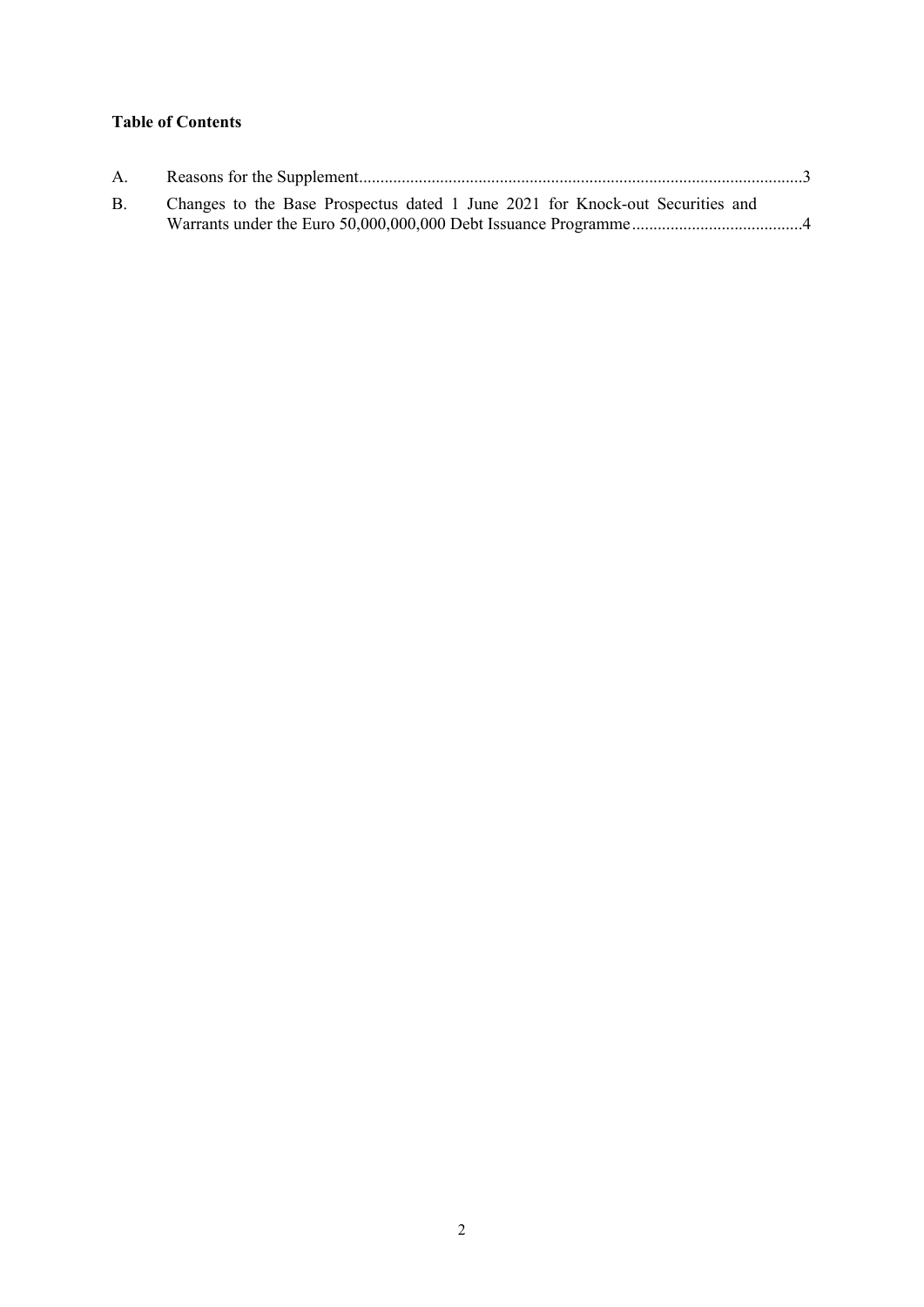#### <span id="page-2-0"></span>**A. Reasons for the Supplement**

The United Kingdom Financial Conduct Authority (FCA) announced on March 5, 2021, that it will cease publishing various interbank offered rate (IBOR) interest rates as of December 31, 2021. Therefore, the use of the LIBOR rate will cease for new issues with an interest rate fixing date after January 1, 2022. This represents an important new circumstance with effect for an interest rate fixing date within the meaning of the terms and conditions of the issue on January 30, 2022 (and thereafter), which requires a redefinition of the term reference rate and its corresponding description.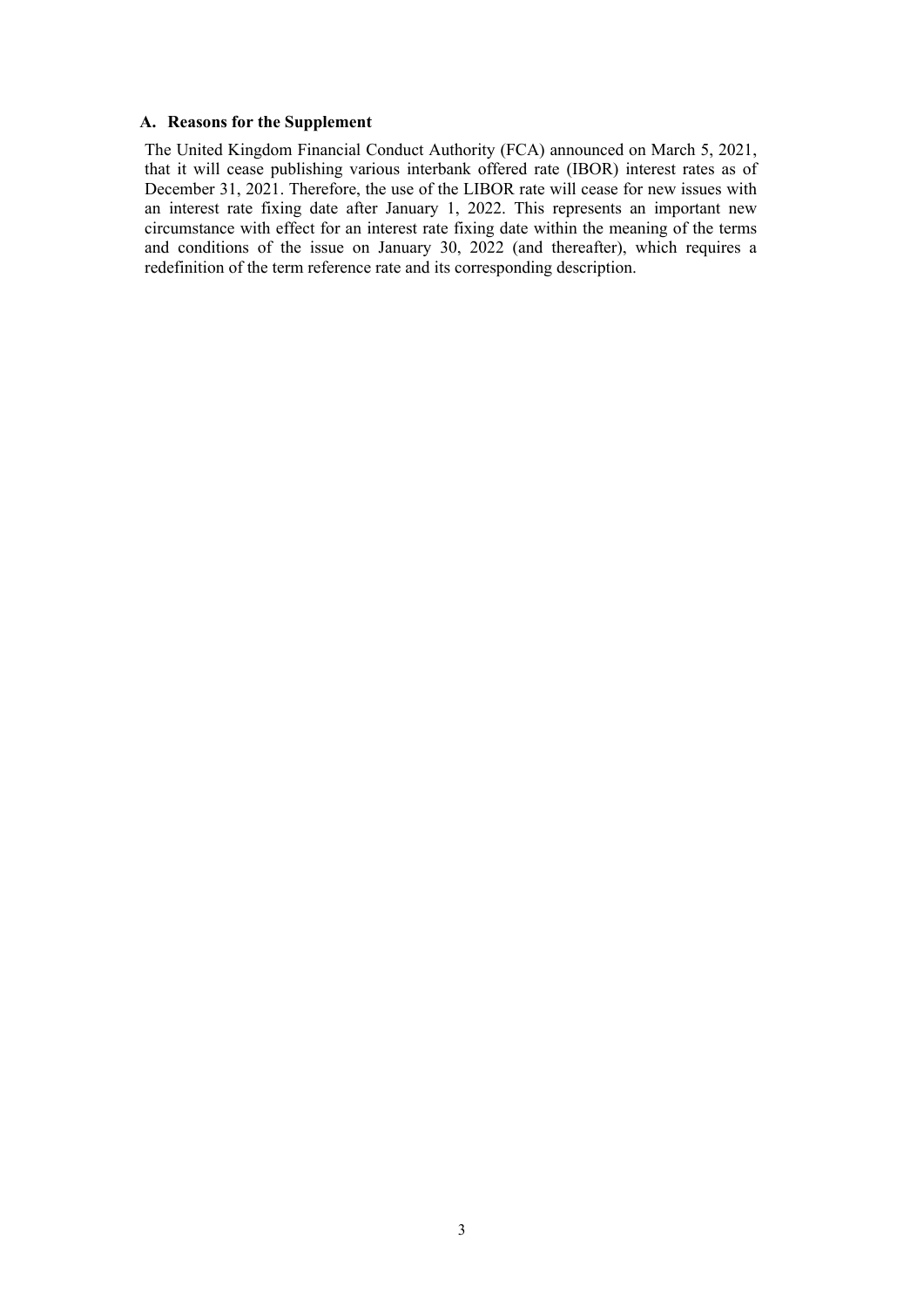#### <span id="page-3-0"></span>**B. Changes to the Base Prospectus dated 1 June 2021 for Knock-out Securities and Warrants under the Euro 50,000,000,000 Debt Issuance Programme**

1. In the Base Prospectus in section "**V. GENERAL INFORMATION ON THE SECURITIES**" the following section "C. Information on the Reference Rate" shall be deleted

> "In case of Call/Put Turbo Open End Securities (Product Type 5), Call/Put X-Turbo Open End Securities (Product Type 7) and Call/Put Mini Future Securities (Product Type 8) a Reference Rate is used to calculate the Financing Costs of the Securities, which on the relevant Interest Determination Date is published on a specified Screen Page. A Reference Rate may be, in particular the EURIBOR (Euro Interbank Offered Rate), LIBOR (London Interbank Offered rate) for the Underlying Currency and any other rate, including, for example, the overnight rates SOFR (Secured Overnight Financing Rate), SONIA (Sterling Overnight Index Average), SARON (Swiss Average Rate Overnight) und TONAR (Tokyo Overnight Average Rate). LIBOR is a Reference Rate for lending rates in the interbank business. It is determined for different maturities and currencies. On March 5, 2021, the Financial Conduct Authority in the United Kingdom announced that LIBOR will no longer be provided or representative of the underlying market it tracks with respect to all maturities and currencies from December 31, 2021 and June 30, 2023, respectively. The latter date applies to certain US Dollar LIBOR maturities (e.g. the 3-month and 6-month US Dollar LIBOR). After the relevant date, LIBOR will no longer be used in debt instruments and will be replaced by new Reference Rates based on so-called risk-free interest rates, such as Secured Overnight Financing Rate (SOFR - for US Dollar liabilities) and Sterling Overnight Index Average (SONIA - for British Pound liabilities). The Securities under this Base Prospectus will only be issued with respect to LIBOR to the extent that no possible Reference Rate Adjustment Event with respect to an upcoming Interest Determination Date or Observation Date has occurred in this respect on the Issue Date. In the case of Securities for which the Underlying is a Currency Exchange Rate, the relevant Reference Rate is calculated as the difference between the rate applicable on the relevant Interest Determination Date for deposits on a specified Screen Page and the Numerator Currency."

and shall be replaced as follows:

"In case of Call/Put Turbo Open End Securities (Product Type 5), Call/Put X-Turbo Open End Securities (Product Type 7) and Call/Put Mini Future Securities (Product Type 8) a Reference Rate is used to calculate the Financing Costs of the Securities, which on the relevant Interest Determination Date is published on a specified Screen Page. A Reference Rate may be, in particular the EURIBOR (Euro Interbank Offered Rate), LIBOR (London Interbank Offered rate) for the Underlying Currency and any other rate, including, for example, the overnight rates SOFR (Secured Overnight Financing Rate), SONIA (Sterling Overnight Index Average), SARON (Swiss Average Rate Overnight) und TONAR (Tokyo Overnight Average Rate). LIBOR is a Reference Rate for lending rates in the interbank business. It is determined for different maturities and currencies. On March 5, 2021, the Financial Conduct Authority in the United Kingdom announced that LIBOR will no longer be provided or representative of the underlying market it tracks with respect to all maturities and currencies from December 31, 2021 and June 30, 2023, respectively. The latter date applies to certain US Dollar LIBOR maturities (e.g. the 3-month and 6-month US Dollar LIBOR). After the relevant date, LIBOR will no longer be used in debt instruments and will be replaced by new Reference Rates based on so-called risk-free interest rates, such as Secured Overnight Financing Rate (SOFR - for US Dollar liabilities) and Sterling Overnight Index Average (SONIA - for British Pound liabilities). The Securities under this Base Prospectus will not use LIBOR at all or only apply LIBOR until an upcoming Interest Determination Date or Observation Date on which an Reference Rate Adjustment Event has not yet occurred; such Securities will thereafter be subject to a Reference Rate Adjustment Event and a replacement of LIBOR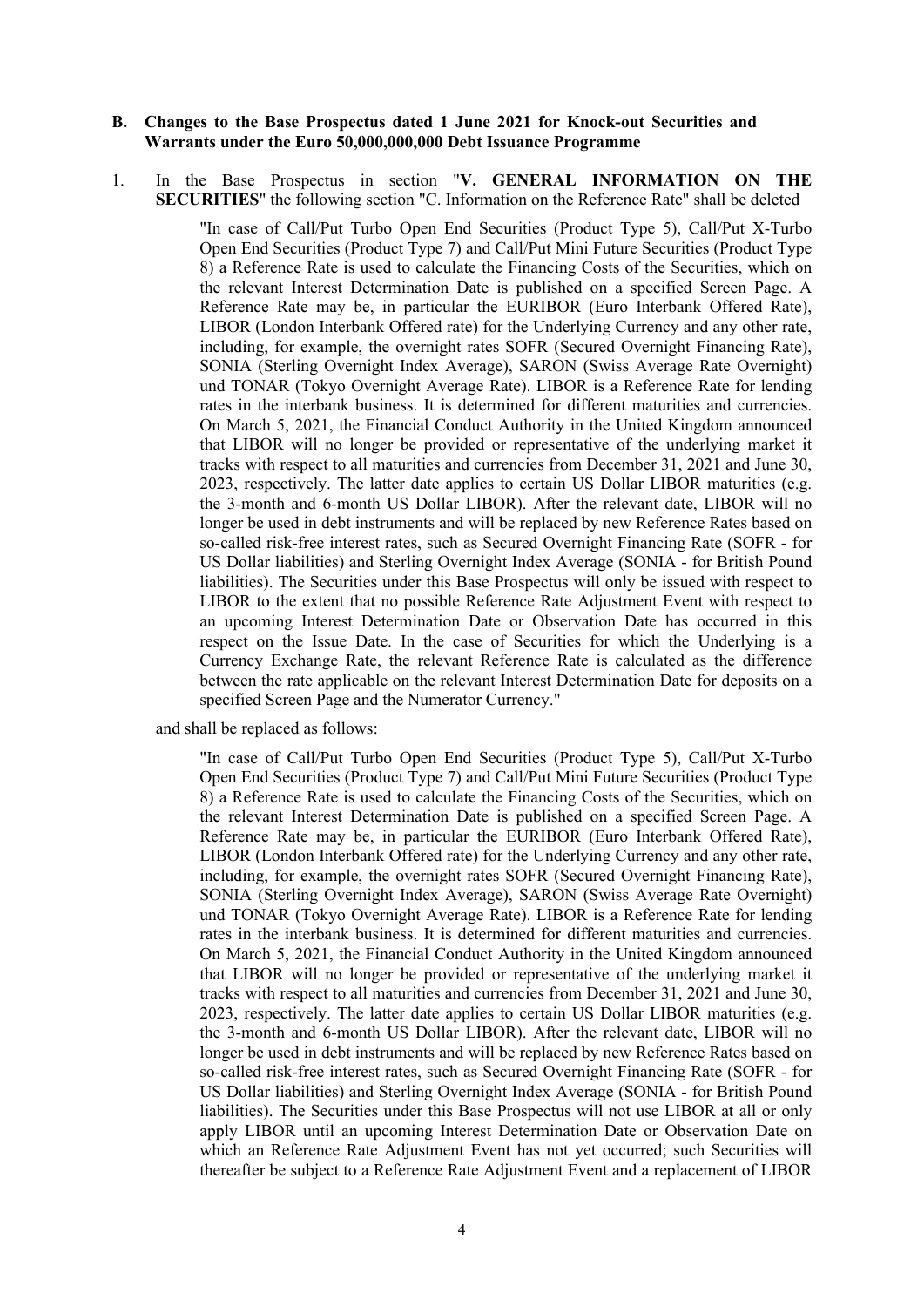by a recommended successor (like SOFR, SONIA, SARON, TONAR or a interest reference based on such rates).

In the case of Securities for which the Underlying is a Currency Exchange Rate, the relevant Reference Rate is calculated as the difference between the rate applicable on the relevant Interest Determination Date for deposits on a specified Screen Page and the Numerator Currency."

2. In the Base Prospectus in section "**VII. CONDITIONS OF THE SECURITIES**" the following definition in § 1 of "*Product Type 5: Call/Put Turbo Open End Securities*" on page 205 shall be deleted:

#### "**[***In the case of Securities, with currency exchange rates as Underlying, the following applies:*

The "**Reference Rate**" will be newly specified by the Calculation Agent on each Adjustment Date and is for each period starting with the respective Adjustment Date (excluding) up to the immediately following Adjustment Date (including) the difference between:

- (i) the offer rate (expressed as per cent. per annum) for deposits in **[**the Underlying Currency**] [**the Numerator Currency**]** for the **[**Designated Maturity**] [**maturity of one month**]**, which appears on the Reference Rate Screen Page **[**(1)**]** as of the Reference Rate Time **[**(1)**]**, on the last Trade Day of the immediately preceding calendar month (each such date an "Interest Determination Date"), and
- (ii) the offer rate (expressed as per cent. per annum) for deposits in **[**the Numerator Currency**] [**Underlying Currency**]** for the **[**Designated Maturity**] [**maturity of one month**]**, which appears on the Reference Rate Screen Page **[**(2)**]** as of the Reference Rate Time **[**(2)**]**, on the Interest Determination Date.

If at the time specified **[**the**] [**one or both**]** Reference Rate Screen Page**[**s**] [**is**] [**are**]** not available or do not display such offer rate(s), the Calculation Agent will determine the respective offer rate(s) **[***in the case of Securities governed by German law, insert:* in its reasonable discretion (§ 315 et seq. BGB)**] [***in the case of Securities governed by Italian law, insert:* acting in accordance with relevant market practice and in good faith**] [***in the case of Securities governed by French law, insert*: using its reasonable judgment and acting in good faith**]**.**]**

### **[***In the case of Securities, where the Underlying is a Share, an Index, a commodity or, if applicable, a futures contract, the following applies:*

The "**Reference Rate**" will be newly specified by the Calculation Agent on each Adjustment Date and is for each period starting with the respective Adjustment Date (excluding) up to the immediately following Adjustment Date (including) the offer rate (expressed as per cent. per annum) for deposits in the Underlying Currency for the **[**Designated Maturity**] [**maturity of one month**]**, which appears on the Reference Rate Screen Page as of the Reference Rate Time, on the last Trade Day of the immediately preceding calendar month (each such date an "**Interest Determination Date**").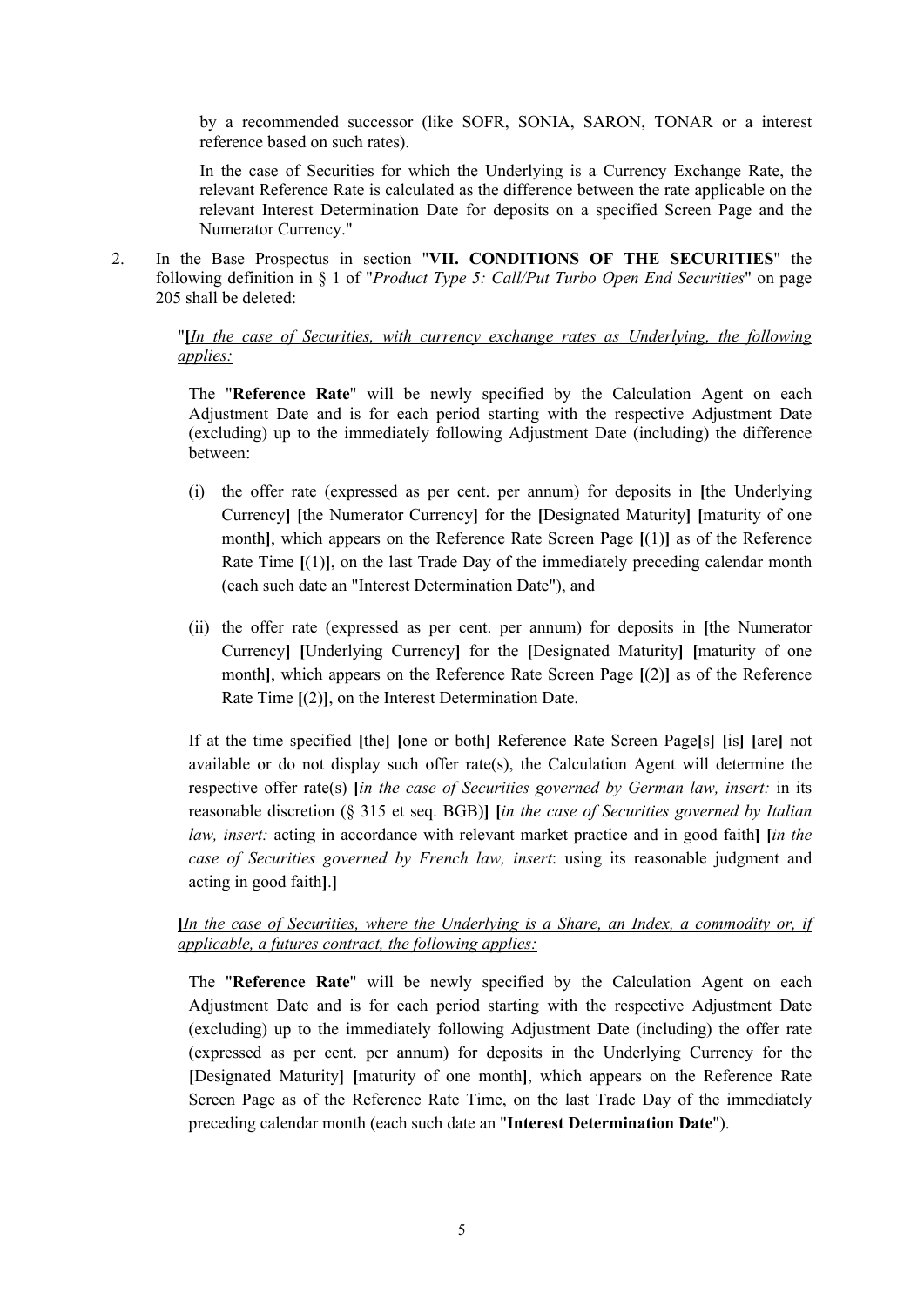If the Reference Rate Screen Page is not available at the Reference Rate Time, or if such offer rate does not appear on the Reference Rate Screen Page, the Calculation Agent will

**[[**(a)**]** request **[**each of the Reference Banks**] [**the principal offices of the Reference Banks**] [**in the Reference Rate Financial Centre**]** to provide its **[**rates offered**] [**rate at which deposits in Euros are offered at the Reference Rate Time on the respective Interest Determination Date**]** to prime banks in the interbank market **[**for**] [**at the Reference Rate Financial Centre at approximately the Reference Rate Time, on the respective Interest Determination Date for deposits in the Underlying Currency for the **[**maturity of one month**] [**respective Designated Maturity**]** in a representative amount.

If at least two of the Reference Banks provide the Calculation Agent with such quotations, the respective Reference Rate will be the arithmetic mean (rounded if necessary to the nearest one **[**thousandth**] [**●**]** of a percentage point, with **[**0.0005**] [**●**]** being rounded upwards) of such quotations.

If on any Interest Determination Date only one or none of the Reference Banks provides the Calculation Agent with such quotations, the **[**Calculation Agent will determine the Reference Rate**] [**respective Reference Rate will be the arithmetic mean (rounded as described above) of the rates quoted by major banks in the Reference Rate Financial Centre, determined by the Calculation Agent**] [***in the case of Securities governed by German law, insert:* in its reasonable discretion (§ 315 et seq. BGB)**] [***in the case of Securities governed by Italian law, insert:* acting in accordance with relevant market practice and in good faith**] [***in the case of Securities governed by French law, insert:* using its reasonable judgement and acting in good faith**]**, at the Reference Rate Time, on that Interest Determination Date for loans in the Underlying Currency to leading European banks for the respective Designated Maturity and in a representative amount**[**.**][**;**]**

**[**or, if the Reference Rate cannot be determined pursuant to (a) above or the determination procedure pursuant to (a) does no longer reflect current market practices for derivative instruments,**]**

**[[**(b)**]** determine the Reference Rate based on the publication of the Reference Rate by an alternative authorized distributor or the administrator of the Reference Rate.

If the Calculation Agent **[**until**] [**●**] [**on the Interest Determination Day**]]** is unable to determine the Reference Rate on the basis of the publication of the Reference Rate by an alternative authorized distributor or the administrator of the Reference Rate, the Calculation Agent will determine the Reference Rate **[***in the case of Securities governed by German law, insert:* in its reasonable discretion (§ 315 et seq. BGB)**] [***in the case of Securities governed by Italian law, insert:* acting in accordance with relevant market practice and in good faith**] [***in the case of Securities governed by French law, insert:* using its reasonable judgement and acting in good faith**]**. In doing so, it may in particular

(i) use a rate for the Reference Rate formally recommended by the administrator of the Reference Rate or, alternatively, by the supervisor of the Reference Rate **[**or the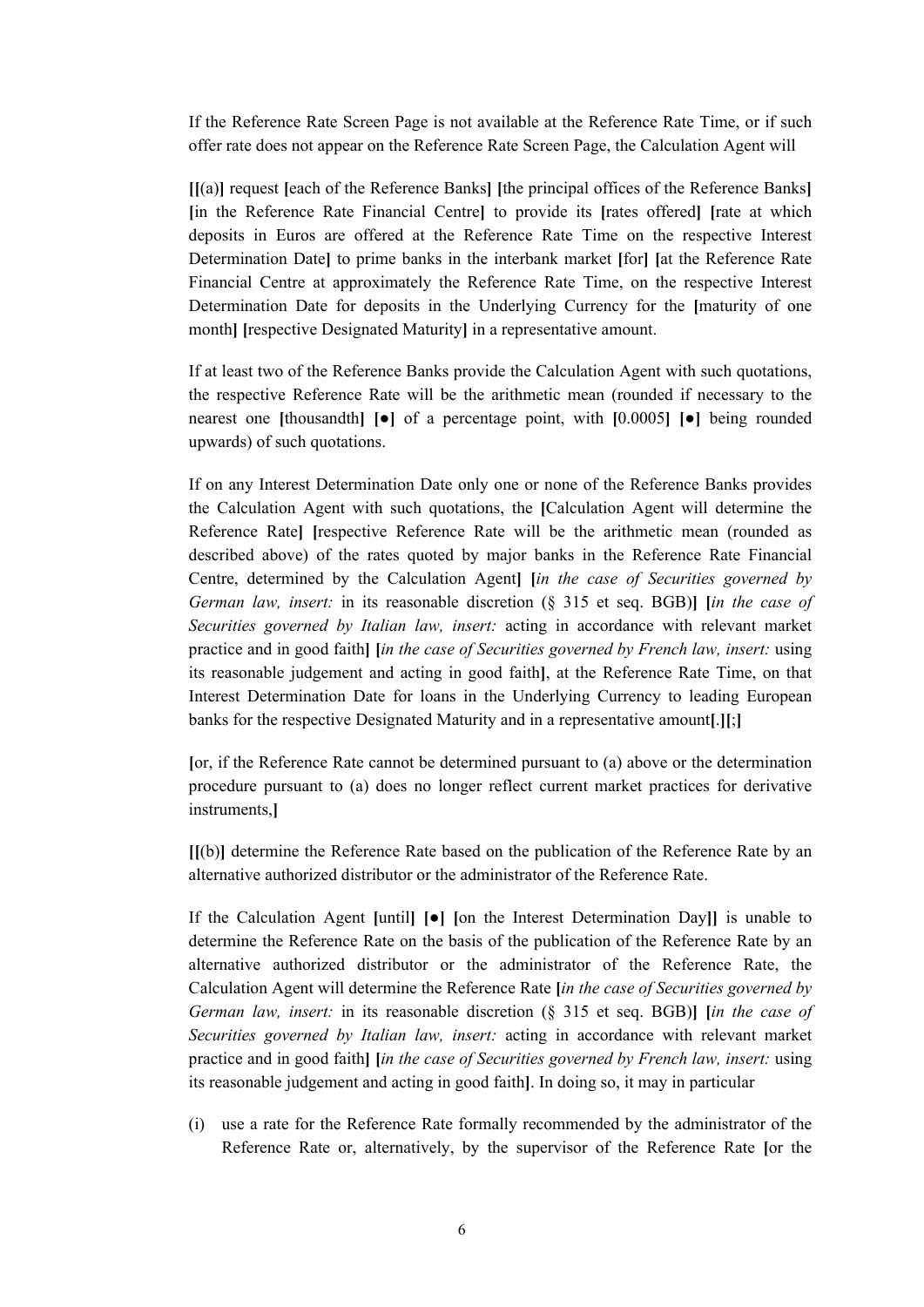central bank for the **[**Specified Currency**] [**Underlying Currency**]]**, or in the absence thereof

(ii) use the alternative rate for the Reference Rate implemented by a futures exchange or alternatively a central counterparty for the Reference Rate, provided that it is sufficiently representative of the Reference Rate; or in the absence thereof

use the average value of the last Reference Rates published at Reference Rate Time of the previous **[**five**] [***insert different number***] [**Banking Days**]** prior to the respective Interest Determination Date**]**."

and shall be replaced as follows:

#### "**[***In the case of Securities, with currency exchange rates as Underlying, the following applies:*

The "**Reference Rate**" will be newly specified by the Calculation Agent on each Adjustment Date and is for each period starting with the respective Adjustment Date (excluding) up to the immediately following Adjustment Date (including) the difference between:

- (i) **[***Insert Reference Rate***] [**the interest rate**] [**the interest fixing**] [**the overnight rate**] [**the overnight interest fixing**] [**(expressed as per cent. per annum) **[**for the Designated Maturity**]** which appears on the Reference Rate Screen Page (1) on the last Trading Day of the immediately preceding calendar month (each an "**Interest Determination Date**")**] [**the offer rate (expressed as per cent. per annum) for deposits in **[**the Underlying Currency**] [**the Numerator Currency**]** for the **[**Designated Maturity**] [**maturity of one month**]**, which appears on the Reference Rate Screen Page **[**(1)**]** as of the Reference Rate Time **[**(1)**]**, on the last Trade Day of the immediately preceding calendar month (each such date an "**Interest Determination Date**")**]**, and
- (ii) **[***Insert Reference Rate***] [**the interest rate**] [**the interest fixing**][**the overnight rate**] [**the overnight interest fixing**] [**for the Designated Maturity**] [**(expressed as per cent. per annum) which appears on the Reference Rate Screen Page (2) on the Interest Determination Date**] [**the offer rate (expressed as per cent. per annum) for deposits in **[**the Numerator Currency**] [**Underlying Currency**]** for the **[**Designated Maturity**] [**maturity of one month**]**, which appears on the Reference Rate Screen Page **[**(2)**]** as of the Reference Rate Time **[**(2)**]**, on the Interest Determination Date**]**.

**[**If at the time specified **[**the**] [**one or both**]** Reference Rate Screen Page**[**s**] [**is**] [**are**]** not available or do not display such offer rate(s), the Calculation Agent will use the last rate published on the Reference Rate Screen Page or, respectively, will determine the respective offer rate(s) **[***in the case of Securities governed by German law, insert:* in its reasonable discretion (§ 315 et seq. BGB)**] [***in the case of Securities governed by Italian law, insert:* acting in accordance with relevant market practice and in good faith**] [***in the case of Securities governed by French law, insert*: using its reasonable judgment and acting in good faith**]**.**]**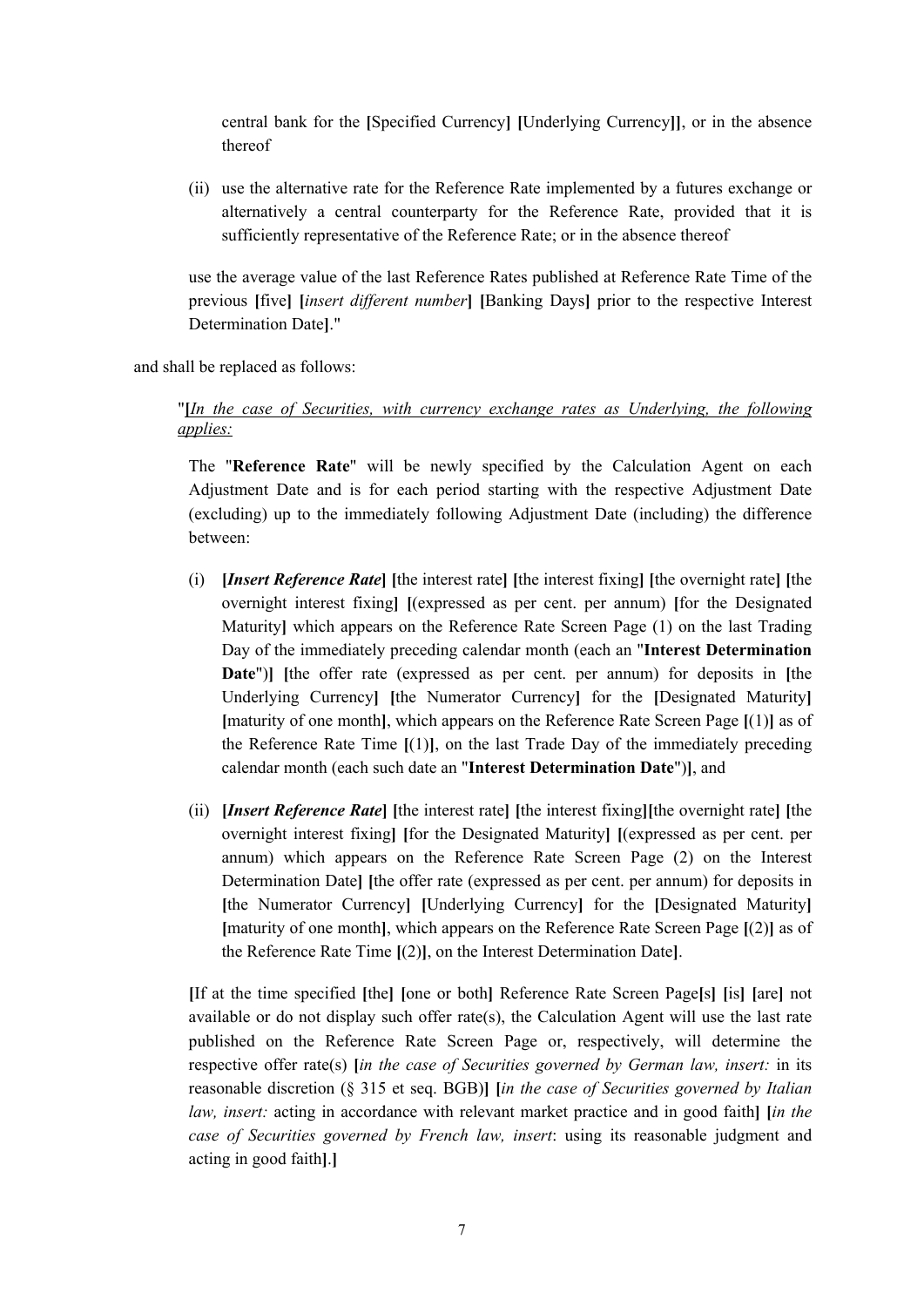**[***In the case of Securities, where the Underlying is a Share, an Index, a commodity or, if applicable, a futures contract, the following applies:*

The "**Reference Rate**" will be newly specified by the Calculation Agent on each Adjustment Date and is for each period starting with the respective Adjustment Date (excluding) up to the immediately following Adjustment Date (including) **[***Insert Reference Rate***] [**the interest rate**] [**the interest fixing**] [**the overnight rate**] [**the overnight interest fixing**] [**(expressed as per cent. per annum) **[**for the Designated Maturity**]** which appears on the Reference Rate Screen Page (1) on the last Trading Day of the immediately preceding calendar month (each an "**Interest Determination Date**")**] [**the offer rate (expressed as per cent. per annum) for deposits in the Underlying Currency for the **[**Designated Maturity**] [**maturity of one month**]**, which appears on the Reference Rate Screen Page as of the Reference Rate Time, on the last Trade Day of the immediately preceding calendar month (each such date an "**Interest Determination Date**").

If the Reference Rate Screen Page is not available at the Reference Rate Time, or if such offer rate does not appear on the Reference Rate Screen Page, the Calculation Agent will

**[[**(a)**]** request **[**each of the Reference Banks**] [**the principal offices of the Reference Banks**] [**in the Reference Rate Financial Centre**]** to provide its **[**rates offered**] [**rate at which deposits in Euros are offered at the Reference Rate Time on the respective Interest Determination Date**]** to prime banks in the interbank market **[**for**] [**at the Reference Rate Financial Centre at approximately the Reference Rate Time, on the respective Interest Determination Date for deposits in the Underlying Currency for the **[**maturity of one month**] [**respective Designated Maturity**]** in a representative amount.

If at least two of the Reference Banks provide the Calculation Agent with such quotations, the respective Reference Rate will be the arithmetic mean (rounded if necessary to the nearest one **[**thousandth**] [**●**]** of a percentage point, with **[**0.0005**] [**●**]** being rounded upwards) of such quotations.

If on any Interest Determination Date only one or none of the Reference Banks provides the Calculation Agent with such quotations, the **[**Calculation Agent will determine the Reference Rate**] [**respective Reference Rate will be the arithmetic mean (rounded as described above) of the rates quoted by major banks in the Reference Rate Financial Centre, determined by the Calculation Agent**] [***in the case of Securities governed by German law, insert:* in its reasonable discretion (§ 315 et seq. BGB)**] [***in the case of Securities governed by Italian law, insert:* acting in accordance with relevant market practice and in good faith**] [***in the case of Securities governed by French law, insert:* using its reasonable judgement and acting in good faith**]**, at the Reference Rate Time, on that Interest Determination Date for loans in the Underlying Currency to leading European banks for the respective Designated Maturity and in a representative amount**[**.**][**;**]**

**[**or, if the Reference Rate cannot be determined pursuant to (a) above or the determination procedure pursuant to (a) does no longer reflect current market practices for derivative instruments,**]**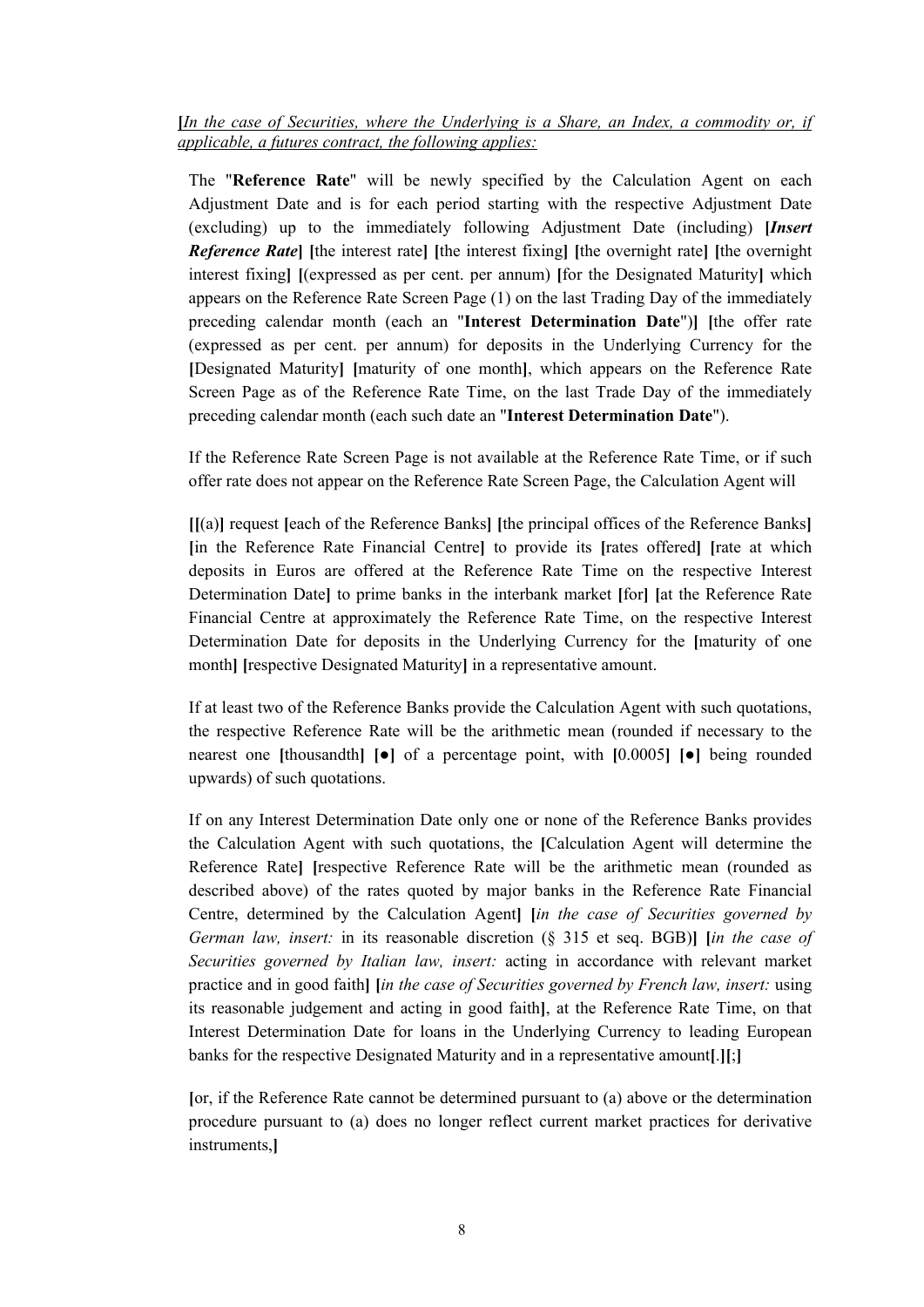**[[**(b)**]** determine the Reference Rate based on the publication of the Reference Rate by an alternative authorized distributor or the administrator of the Reference Rate.

If the Calculation Agent **[**until**] [**●**] [**on the Interest Determination Day**]]** is unable to determine the Reference Rate on the basis of the publication of the Reference Rate by an alternative authorized distributor or the administrator of the Reference Rate, the Calculation Agent will determine the Reference Rate **[***in the case of Securities governed by German law, insert:* in its reasonable discretion (§ 315 et seq. BGB)**] [***in the case of Securities governed by Italian law, insert:* acting in accordance with relevant market practice and in good faith**] [***in the case of Securities governed by French law, insert:* using its reasonable judgement and acting in good faith**]**. In doing so, it may in particular

- (i) use a rate for the Reference Rate formally recommended by the administrator of the Reference Rate or, alternatively, by the supervisor of the Reference Rate **[**or the central bank for the **[**Specified Currency**] [**Underlying Currency**]]**, or in the absence thereof
- (ii) use the alternative rate for the Reference Rate implemented by a futures exchange or alternatively a central counterparty for the Reference Rate, provided that it is sufficiently representative of the Reference Rate; or in the absence thereof
- (iii) use the average value of the last Reference Rates published at Reference Rate Time of the previous **[**five**] [**insert different number**] [**Banking Days**]** prior to the respective Interest Determination Date**]**.**]**

**[**If the Reference Rate Screen Page is not available, or if such offer rate does not appear on the Reference Rate Screen Page, the Calculation Agent will use the last rate published on the Reference Rate Screen Page.**] [**If the Reference Rate Screen Page is not available, or if such offer rate does not appear on the Reference Rate Screen Page, the Calculation Agent will determine the respective offer rate(s) **[***in the case of Securities governed by German law, insert:* in its reasonable discretion (§ 315 et seq. BGB)**] [***in the case of Securities governed by Italian law, insert:* acting in accordance with relevant market practice and in good faith**] [***in the case of Securities governed by French law, insert*: using its reasonable judgment and acting in good faith**]**.**]**"

3. In the Base Prospectus in section "**VII. CONDITIONS OF THE SECURITIES**" the following definition in § 1 of "*Product Type 7: Call/Put x-Turbo Open End Securities*" on page 235 shall be deleted:

"The "**Reference Rate**" will be newly specified by the Calculation Agent on each Adjustment Date and is for each period starting with the respective Adjustment Date (excluding) up to the immediately following Adjustment Date (including) the offer rate (expressed as per cent. per annum) for deposits in the Underlying Currency for the **[**Designated Maturity**] [**maturity of one month**]**, which appears on the Reference Rate Screen Page as of the Reference Rate Time, on the last Trade Day of the immediately preceding calendar month (each such date an "**Interest Determination Date**").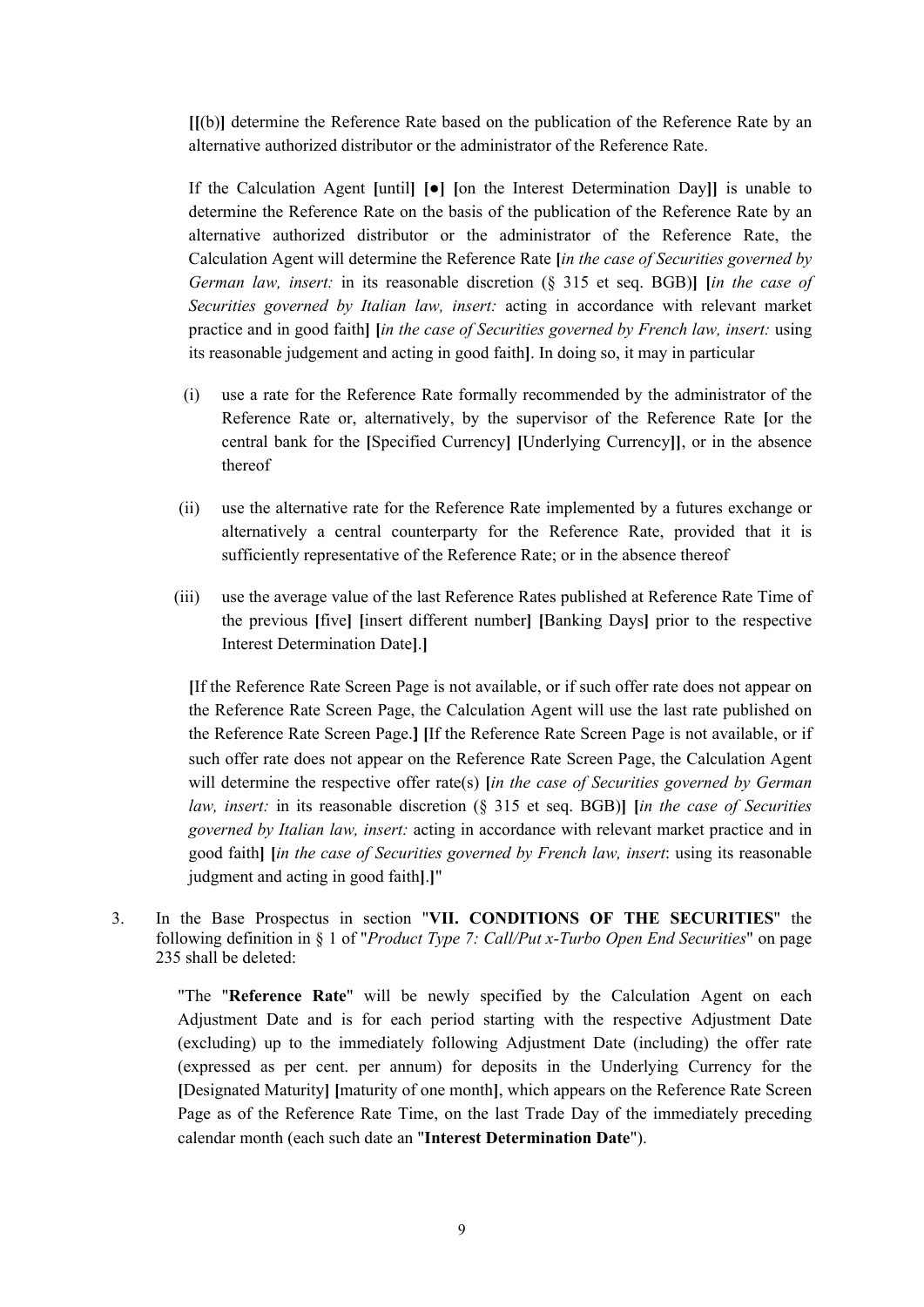If the Reference Rate Screen Page is not available at the Reference Rate Time, or if such offer rate does not appear on the Reference Rate Screen Page, the Calculation Agent will

**[[**(a)**]** request **[**each of the Reference Banks**] [**the principal offices of the Reference Banks**] [**in the Reference Rate Financial Centre**]** to provide its **[**rates offered**] [**rate at which deposits in Euros are offered at the Reference Rate Time on the respective Interest Determination Date**]** to prime banks in the interbank market **[**for**] [**at the Reference Rate Financial Centre at approximately the Reference Rate Time, on the respective Interest Determination Date for deposits in the Underlying Currency for the **[**maturity of one month**] [**Designated Maturity**]** in a representative amount.

If at least two of the Reference Banks provide the Calculation Agent with such quotations, the respective Reference Rate will be the arithmetic mean (rounded if necessary to the nearest one **[**thousandth**] [**●**]** of a percentage point, with **[**0.0005**] [**●**]** being rounded upwards) of such quotations.

If on any Interest Determination Date only one or none of the Reference Banks provides the Calculation Agent with such quotations, the **[**Calculation Agent will determine the Reference Rate**] [**respective Reference Rate will be the arithmetic mean (rounded as described above) of the rates quoted by major banks in the Reference Rate Financial Centre, determined by the Calculation Agent**] [***in the case of Securities governed by German law, insert:* in its reasonable discretion (§ 315 et seq. BGB)**] [***in the case of Securities governed by Italian law, insert:* acting in accordance with relevant market practice and in good faith**] [***in the case of Securities governed by French law, insert:* using its reasonable judgement and acting in good faith**]**, at the Reference Rate Time, on that Interest Determination Date for loans in the Underlying Currency to leading European banks for the respective Designated Maturity and in a representative amount**[**.**][**;**]**

**[**or, if the Reference Rate cannot be determined pursuant to (a) above or the determination procedure pursuant to (a) does no longer reflect current market practices for derivative instruments,**]**

**[[**(b)**]** determine the Reference Rate based on the publication of the Reference Rate by an alternative authorized distributor or the administrator of the Reference Rate.

If the Calculation Agent **[**until **[**●**] [**on the Interest Determination Day**]]** is unable to determine the Reference Rate on the basis of the publication of the Reference Rate by an alternative authorized distributor or the administrator of the Reference Rate, the Calculation Agent will determine the Reference Rate **[***in the case of Securities governed by German law, insert:* in its reasonable discretion (§ 315 et seq. BGB)**] [***in the case of Securities governed by Italian law, insert:* acting in accordance with relevant market practice and in good faith**] [***in the case of Securities governed by French law, insert:* using its reasonable judgement and acting in good faith**]**. In doing so, it may in particular

(i) use a rate for the Reference Rate formally recommended by the administrator of the Reference Rate or, alternatively, by the supervisor of the Reference Rate **[**or the central bank for the Specified Currency**]**, or in the absence thereof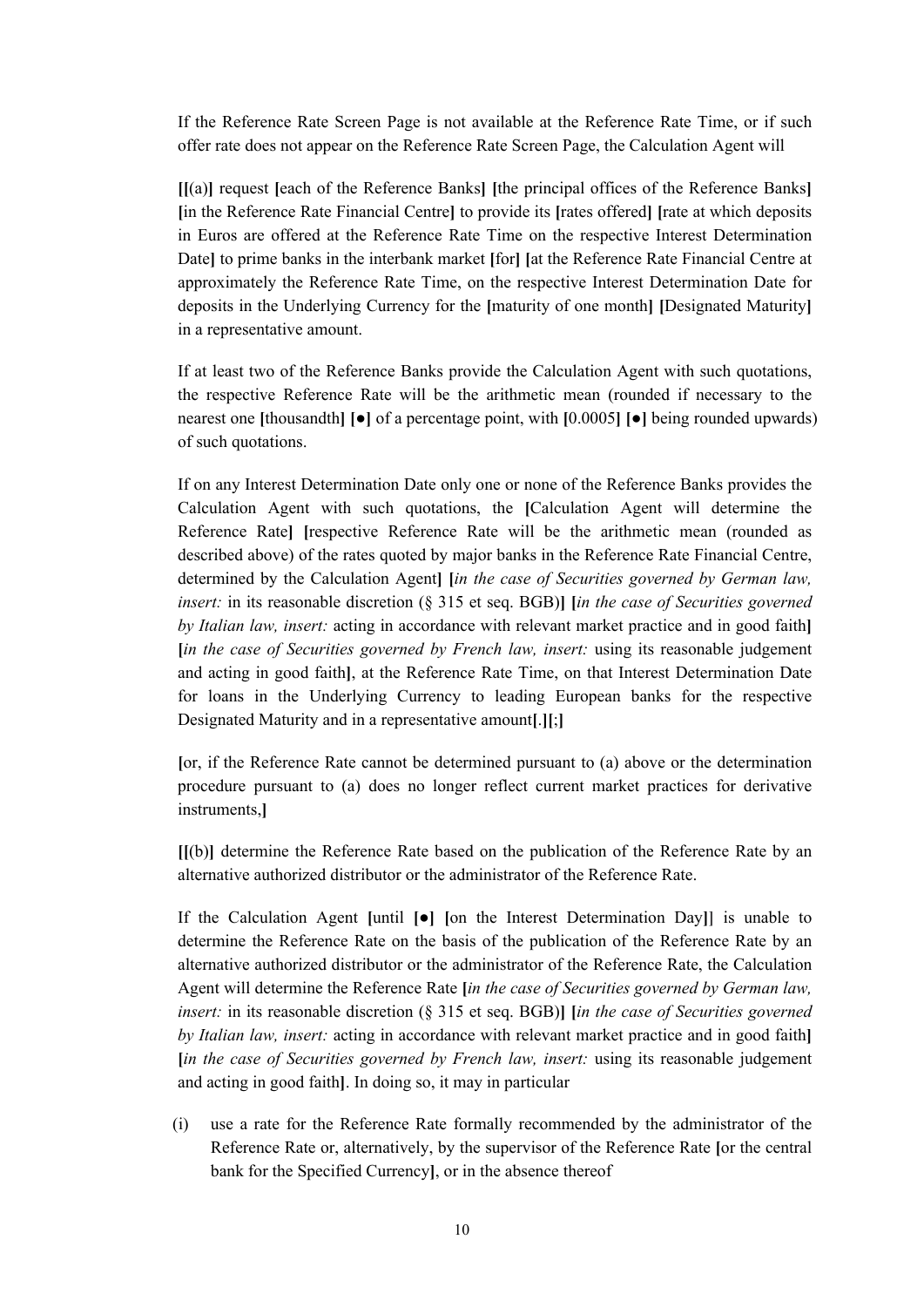(ii) use the alternative rate for the Reference Rate implemented by a futures exchange or alternatively a central counterparty for the Reference Rate, provided that it is sufficiently representative of the Reference Rate; or in the absence thereof

use the average value of the last Reference Rates published at Reference Rate Time of the previous **[**five**] [***insert different number***] [**Banking Days**]** prior to the respective Interest Determination Date**]**."

### and shall be replaced as follows:

"The "**Reference Rate**" will be newly specified by the Calculation Agent on each Adjustment Date and is for each period starting with the respective Adjustment Date (excluding) up to the immediately following Adjustment Date (including) **[***Insert Reference Rate***] [**the interest rate**] [**the interest fixing**] [**the overnight rate**] [**the overnight interest fixing**] [**(expressed as per cent. per annum) **[**for the Designated Maturity**]** which appears on the Reference Rate Screen Page (1) on the last Trading Day of the immediately preceding calendar month (each an "**Interest Determination Date**")**] [**the offer rate (expressed as per cent. per annum) for deposits in the Underlying Currency for the **[**Designated Maturity**] [**maturity of one month**]**, which appears on the Reference Rate Screen Page as of the Reference Rate Time, on the last Trade Day of the immediately preceding calendar month (each such date an "**Interest Determination Date**").

If the Reference Rate Screen Page is not available at the Reference Rate Time, or if such offer rate does not appear on the Reference Rate Screen Page, the Calculation Agent will

**[[**(a)**]** request **[**each of the Reference Banks**] [**the principal offices of the Reference Banks**] [**in the Reference Rate Financial Centre**]** to provide its **[**rates offered**] [**rate at which deposits in Euros are offered at the Reference Rate Time on the respective Interest Determination Date**]** to prime banks in the interbank market **[**for**] [**at the Reference Rate Financial Centre at approximately the Reference Rate Time, on the respective Interest Determination Date for deposits in the Underlying Currency for the **[**maturity of one month**] [**Designated Maturity**]** in a representative amount.

If at least two of the Reference Banks provide the Calculation Agent with such quotations, the respective Reference Rate will be the arithmetic mean (rounded if necessary to the nearest one **[**thousandth**] [**●**]** of a percentage point, with **[**0.0005**] [**●**]** being rounded upwards) of such quotations.

If on any Interest Determination Date only one or none of the Reference Banks provides the Calculation Agent with such quotations, the **[**Calculation Agent will determine the Reference Rate**] [**respective Reference Rate will be the arithmetic mean (rounded as described above) of the rates quoted by major banks in the Reference Rate Financial Centre, determined by the Calculation Agent**] [***in the case of Securities governed by German law, insert:* in its reasonable discretion (§ 315 et seq. BGB)**] [***in the case of Securities governed by Italian law, insert:* acting in accordance with relevant market practice and in good faith**] [***in the case of Securities governed by French law, insert:* using its reasonable judgement and acting in good faith**]**, at the Reference Rate Time, on that Interest Determination Date for loans in the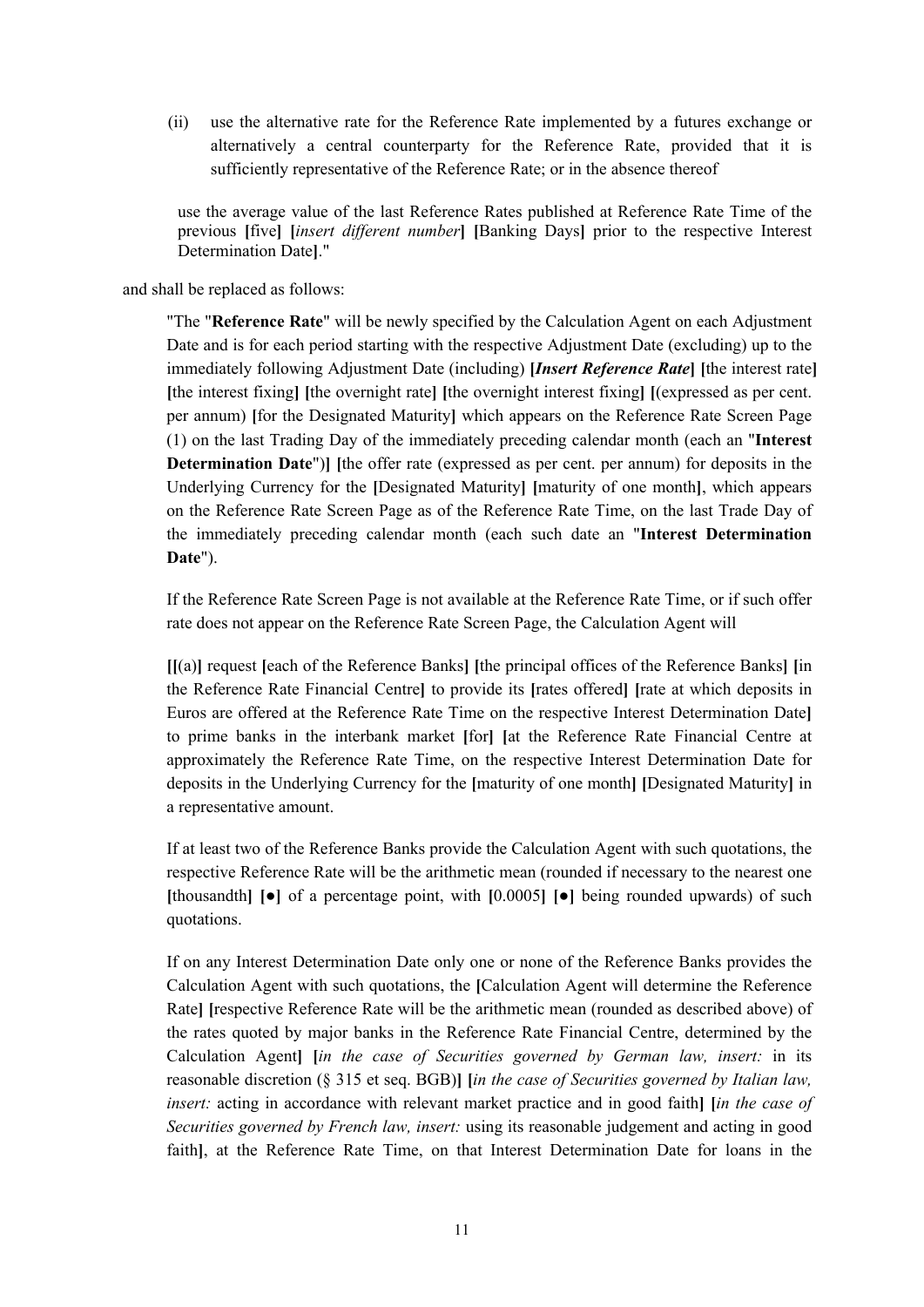Underlying Currency to leading European banks for the respective Designated Maturity and in a representative amount**[**.**][**;**]**

**[**or, if the Reference Rate cannot be determined pursuant to (a) above or the determination procedure pursuant to (a) does no longer reflect current market practices for derivative instruments,**]**

**[[**(b)**]** determine the Reference Rate based on the publication of the Reference Rate by an alternative authorized distributor or the administrator of the Reference Rate.

If the Calculation Agent **[**until **[**●**] [**on the Interest Determination Day**]]** is unable to determine the Reference Rate on the basis of the publication of the Reference Rate by an alternative authorized distributor or the administrator of the Reference Rate, the Calculation Agent will determine the Reference Rate **[***in the case of Securities governed by German law, insert:* in its reasonable discretion (§ 315 et seq. BGB)**] [***in the case of Securities governed by Italian law, insert:* acting in accordance with relevant market practice and in good faith**] [***in the case of Securities governed by French law, insert:* using its reasonable judgement and acting in good faith**]**. In doing so, it may in particular

- (i) use a rate for the Reference Rate formally recommended by the administrator of the Reference Rate or, alternatively, by the supervisor of the Reference Rate **[**or the central bank for the Specified Currency**]**, or in the absence thereof
- (ii) use the alternative rate for the Reference Rate implemented by a futures exchange or alternatively a central counterparty for the Reference Rate, provided that it is sufficiently representative of the Reference Rate; or in the absence thereof
- (iii) use the average value of the last Reference Rates published at Reference Rate Time of the previous **[**five**] [**insert different number**] [**Banking Days**]** prior to the respective Interest Determination Date**]**.**]**

**[**If the Reference Rate Screen Page is not available, or if such offer rate does not appear on the Reference Rate Screen Page, the Calculation Agent will use the last rate published on the Reference Rate Screen Page.**] [**If the Reference Rate Screen Page is not available, or if such offer rate does not appear on the Reference Rate Screen Page, the Calculation Agent will determine the respective offer rate(s) **[***in the case of Securities governed by German law, insert:* in its reasonable discretion (§ 315 et seq. BGB)**] [***in the case of Securities governed by Italian law, insert:* acting in accordance with relevant market practice and in good faith**] [***in the case of Securities governed by French law, insert*: using its reasonable judgment and acting in good faith**]**.**]**"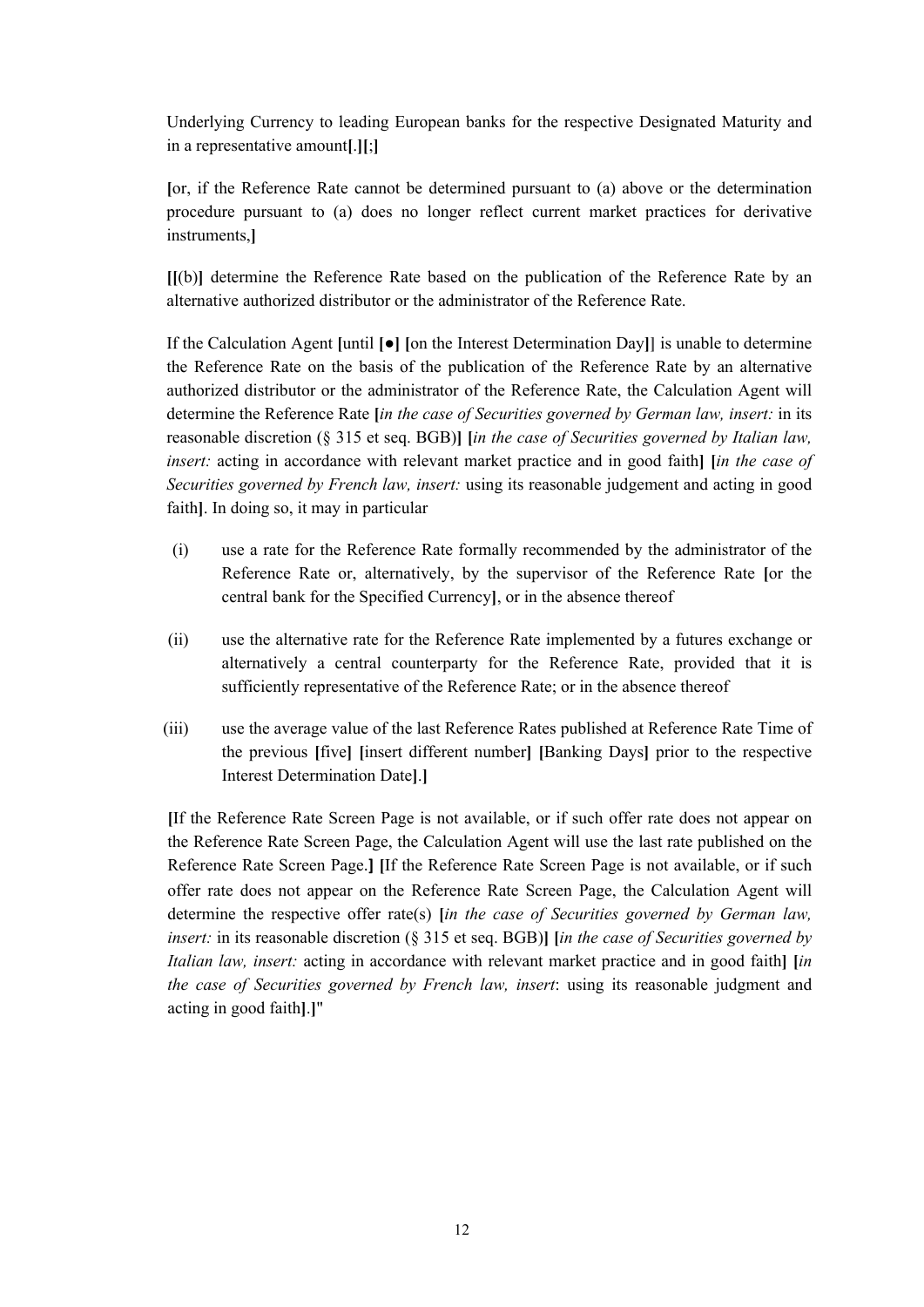4. In the Base Prospectus in section "**VII. CONDITIONS OF THE SECURITIES**" the following definition in § 1 of "*Product Type 8: Call/Put Mini Future Securities*" on page 263 shall be deleted:

## "*In the case of Securities, with currency exchange rates as Underlying, the following applies:*

The "**Reference Rate**" will be newly specified by the Calculation Agent on each Adjustment Date and is for each period starting with the respective Adjustment Date (excluding) up to the immediately following Adjustment Date (including) the difference between:

- (i) the offer rate (expressed as per cent. per annum) for deposits in **[**the Underlying Currency**] [**the Numerator Currency**]** for the **[**Designated Maturity**] [**maturity of one month**]**, which appears on the Reference Rate Screen Page **[**(1)**]** as of the Reference Rate Time **[**(1)**]**, on the last Trade Day of the immediately preceding calendar month (each such date an "**Interest Determination Date**"), and
- (ii) the offer rate (expressed as per cent. per annum) for deposits in **[**the Numerator Currency**] [**Underlying Currency**]** for the **[**Designated Maturity**] [**maturity of one month**]**, which appears on the Reference Rate Screen Page **[**(2)**]** as of the Reference Rate Time **[**(2)**]**, on the Interest Determination Date.

If at the time specified **[**the**] [**one or both**]** Reference Rate Screen Page**[**s**] [**is**][**are**]** not available or do not display such offer rate(s), the Calculation Agent will determine the respective offer rate(s) **[***in the case of Securities governed by German law, insert:* in its reasonable discretion (§ 315 et seq. BGB)**] [***in the case of Securities governed by Italian law, insert:* acting in accordance with relevant market practice and in good faith**] [***in the case of Securities governed by French law, insert*: using its reasonable judgment and acting in good faith**]**.**]**

## **[***In the case of Securities, where the Underlying is a Share, an Index, a commodity or, if applicable, a futures contract, the following applies:*

The "**Reference Rate**" will be newly specified by the Calculation Agent on each Adjustment Date and is for each period starting with the respective Adjustment Date (excluding) up to the immediately following Adjustment Date (including) the offer rate (expressed as per cent. per annum) for deposits in the Underlying Currency for the **[**Designated Maturity**] [**maturity of one month**]**, which appears on the Reference Rate Screen Page as of the Reference Rate Time, on the last Trade Day of the immediately preceding calendar month (each such date an "**Interest Determination Date**").

If the Reference Rate Screen Page is not available at the Reference Rate Time, or if such offer rate does not appear on the Reference Rate Screen Page, the Calculation Agent will

**[[**(a)**]** request **[**each of the Reference Banks**] [**the principal offices of the Reference Banks**] [**in the Reference Rate Financial Centre**]** to provide its **[**rates offered**] [**rate at which deposits in Euros are offered at the Reference Rate Time on the respective Interest Determination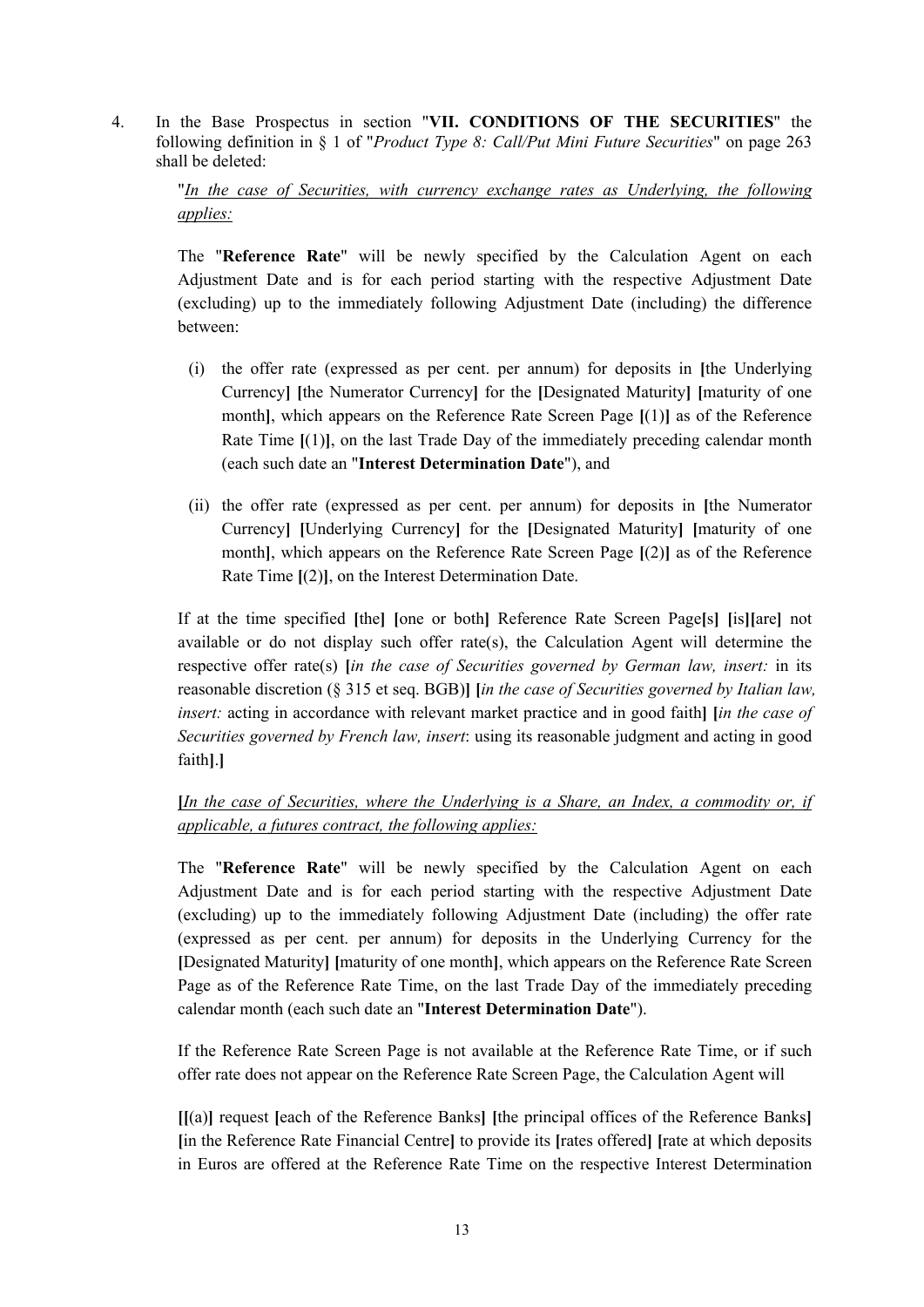Date**]** to prime banks in the interbank market **[**for**] [**at the Reference Rate Financial Centre at approximately the Reference Rate Time, on the respective Interest Determination Date for deposits in the Underlying Currency for the **[**maturity of one month**] [**Designated Maturity**]** in a representative amount.

If at least two of the Reference Banks provide the Calculation Agent with such quotations, the respective Reference Rate will be the arithmetic mean (rounded if necessary to the nearest one **[**thousandth**] [**●**]** of a percentage point, with **[**0.0005**] [**●**]** being rounded upwards) of such quotations.

If on any Interest Determination Date only one or none of the Reference Banks provides the Calculation Agent with such quotations, the **[**Calculation Agent will determine the Reference Rate**] [**respective Reference Rate will be the arithmetic mean (rounded as described above) of the rates quoted by major banks in the Reference Rate Financial Centre, determined by the Calculation Agent**] [***in the case of Securities governed by German law, insert:* in its reasonable discretion (§ 315 et seq. BGB)**] [***in the case of Securities governed by Italian law, insert:* acting in accordance with relevant market practice and in good faith**] [***in the case of Securities governed by French law, insert:* using its reasonable judgement and acting in good faith**]**, at the Reference Rate Time, on that Interest Determination Date for loans in the Underlying Currency to leading European banks for the respective Designated Maturity and in a representative amount**[**.**][**;**]**

**[**or, if the Reference Rate cannot be determined pursuant to (a) above or the determination procedure pursuant to (a) does no longer reflect current market practices for derivative instruments,**]**

**[[**(b)**]** determine the Reference Rate based on the publication of the Reference Rate by an alternative authorized distributor or the administrator of the Reference Rate.

If the Calculation Agent **[**until **[**●**] [**on the Interest Determination Day**]]** is unable to determine the Reference Rate on the basis of the publication of the Reference Rate by an alternative authorized distributor or the administrator of the Reference Rate, the Calculation Agent will determine the Reference Rate **[***in the case of Securities governed by German law, insert:* in its reasonable discretion (§ 315 et seq. BGB)**] [***in the case of Securities governed by Italian law, insert:* acting in accordance with relevant market practice and in good faith**] [***in the case of Securities governed by French law, insert:* using its reasonable judgement and acting in good faith**]**. In doing so, it may in particular

- (i) use a rate for the Reference Rate formally recommended by the administrator of the Reference Rate or, alternatively, by the supervisor of the Reference Rate **[**or the central bank for the Specified Currency**]**, or in the absence thereof
- (ii) use the alternative rate for the Reference Rate implemented by a futures exchange or alternatively a central counterparty for the Reference Rate, provided that it is sufficiently representative of the Reference Rate; or in the absence thereof

use the average value of the last Reference Rates published at Reference Rate Time of the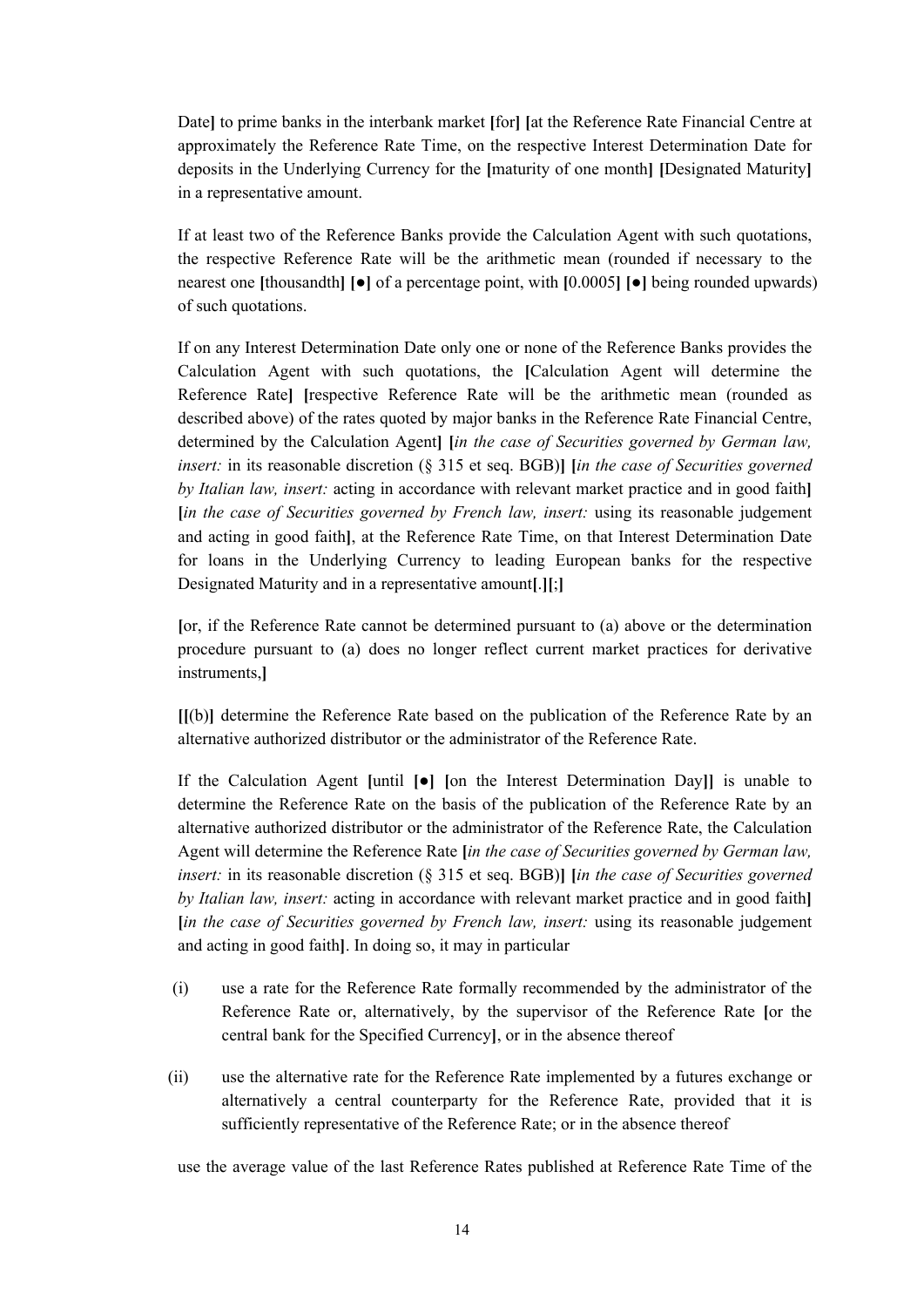previous **[**five**] [***insert different number***] [**Banking Days**]** prior to the respective Interest Determination Date**]**.

and shall be replaced as follows:

"*In the case of Securities, with currency exchange rates as Underlying, the following applies:*

The "**Reference Rate**" will be newly specified by the Calculation Agent on each Adjustment Date and is for each period starting with the respective Adjustment Date (excluding) up to the immediately following Adjustment Date (including) the difference between:

- (i) **[***Insert Reference Rate***] [**the interest rate**] [**the interest fixing**] [**the overnight rate**] [**the overnight interest fixing**] [**(expressed as per cent. per annum) **[**for the Designated Maturity**]** which appears on the Reference Rate Screen Page (1) on the last Trading Day of the immediately preceding calendar month (each an "**Interest Determination Date**")**] [**the offer rate (expressed as per cent. per annum) for deposits in **[**the Underlying Currency**] [**the Numerator Currency**]** for the **[**Designated Maturity**] [**maturity of one month**]**, which appears on the Reference Rate Screen Page **[**(1)**]** as of the Reference Rate Time **[**(1)**]**, on the last Trade Day of the immediately preceding calendar month (each such date an "**Interest Determination Date**")**]**, and
- (ii) **[***Insert Reference Rate***] [**the interest rate**] [**the interest fixing**][**the overnight rate**] [**the overnight interest fixing**] [**for the Designated Maturity**] [**(expressed as per cent. per annum) which appears on the Reference Rate Screen Page (2) on the Interest Determination Date**] [**the offer rate (expressed as per cent. per annum) for deposits in **[**the Numerator Currency**] [**Underlying Currency**]** for the **[**Designated Maturity**] [**maturity of one month**]**, which appears on the Reference Rate Screen Page **[**(2)**]** as of the Reference Rate Time **[**(2)**]**, on the Interest Determination Date**]**.

**[**If at the time specified **[**the**] [**one or both**]** Reference Rate Screen Page**[**s**] [**is**][**are**]** not available or do not display such offer rate(s), the Calculation Agent will use the last rate published on the Reference Rate Screen Page or, respectively, will determine the respective offer rate(s) **[***in the case of Securities governed by German law, insert:* in its reasonable discretion (§ 315 et seq. BGB)**] [***in the case of Securities governed by Italian law, insert:* acting in accordance with relevant market practice and in good faith**] [***in the case of Securities governed by French law, insert*: using its reasonable judgment and acting in good faith**]**.**]**

# **[***In the case of Securities, where the Underlying is a Share, an Index, a commodity or, if applicable, a futures contract, the following applies:*

The "**Reference Rate**" will be newly specified by the Calculation Agent on each Adjustment Date and is for each period starting with the respective Adjustment Date (excluding) up to the immediately following Adjustment Date (including) **[***Insert Reference Rate***] [**the interest rate**] [**the interest fixing**] [**the overnight rate**] [**the overnight interest fixing**] [**(expressed as per cent. per annum) **[**for the Designated Maturity**]** which appears on the Reference Rate Screen Page (1) on the last Trading Day of the immediately preceding calendar month (each an "**Interest Determination Date**")**] [**the offer rate (expressed as per cent. per annum) for deposits in the Underlying Currency for the **[**Designated Maturity**] [**maturity of one month**]**, which appears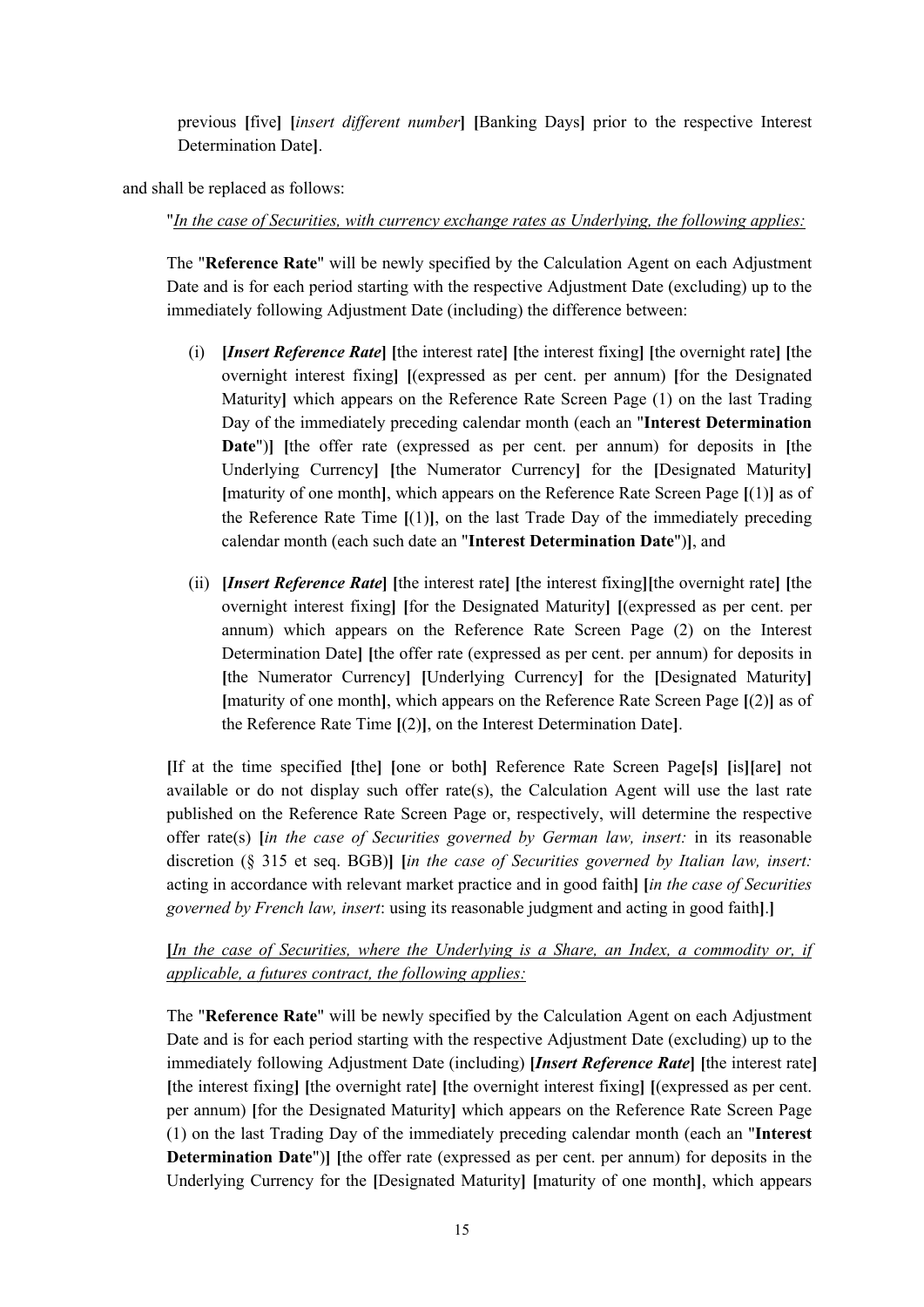on the Reference Rate Screen Page as of the Reference Rate Time, on the last Trade Day of the immediately preceding calendar month (each such date an "**Interest Determination Date**").

If the Reference Rate Screen Page is not available at the Reference Rate Time, or if such offer rate does not appear on the Reference Rate Screen Page, the Calculation Agent will

**[[**(a)**]** request **[**each of the Reference Banks**] [**the principal offices of the Reference Banks**] [**in the Reference Rate Financial Centre**]** to provide its **[**rates offered**] [**rate at which deposits in Euros are offered at the Reference Rate Time on the respective Interest Determination Date**]** to prime banks in the interbank market **[**for**] [**at the Reference Rate Financial Centre at approximately the Reference Rate Time, on the respective Interest Determination Date for deposits in the Underlying Currency for the **[**maturity of one month**] [**Designated Maturity**]** in a representative amount.

If at least two of the Reference Banks provide the Calculation Agent with such quotations, the respective Reference Rate will be the arithmetic mean (rounded if necessary to the nearest one **[**thousandth**] [**●**]** of a percentage point, with **[**0.0005**] [**●**]** being rounded upwards) of such quotations.

If on any Interest Determination Date only one or none of the Reference Banks provides the Calculation Agent with such quotations, the **[**Calculation Agent will determine the Reference Rate**] [**respective Reference Rate will be the arithmetic mean (rounded as described above) of the rates quoted by major banks in the Reference Rate Financial Centre, determined by the Calculation Agent**] [***in the case of Securities governed by German law, insert:* in its reasonable discretion (§ 315 et seq. BGB)**] [***in the case of Securities governed by Italian law, insert:* acting in accordance with relevant market practice and in good faith**] [***in the case of Securities governed by French law, insert:* using its reasonable judgement and acting in good faith**]**, at the Reference Rate Time, on that Interest Determination Date for loans in the Underlying Currency to leading European banks for the respective Designated Maturity and in a representative amount**[**.**][**;**]**

**[**or, if the Reference Rate cannot be determined pursuant to (a) above or the determination procedure pursuant to (a) does no longer reflect current market practices for derivative instruments,**]**

**[[**(b)**]** determine the Reference Rate based on the publication of the Reference Rate by an alternative authorized distributor or the administrator of the Reference Rate.

If the Calculation Agent **[**until **[**●**] [**on the Interest Determination Day**]]** is unable to determine the Reference Rate on the basis of the publication of the Reference Rate by an alternative authorized distributor or the administrator of the Reference Rate, the Calculation Agent will determine the Reference Rate **[***in the case of Securities governed by German law, insert:* in its reasonable discretion (§ 315 et seq. BGB)**] [***in the case of Securities governed by Italian law, insert:* acting in accordance with relevant market practice and in good faith**] [***in the case of Securities governed by French law, insert:* using its reasonable judgement and acting in good faith**]**. In doing so, it may in particular